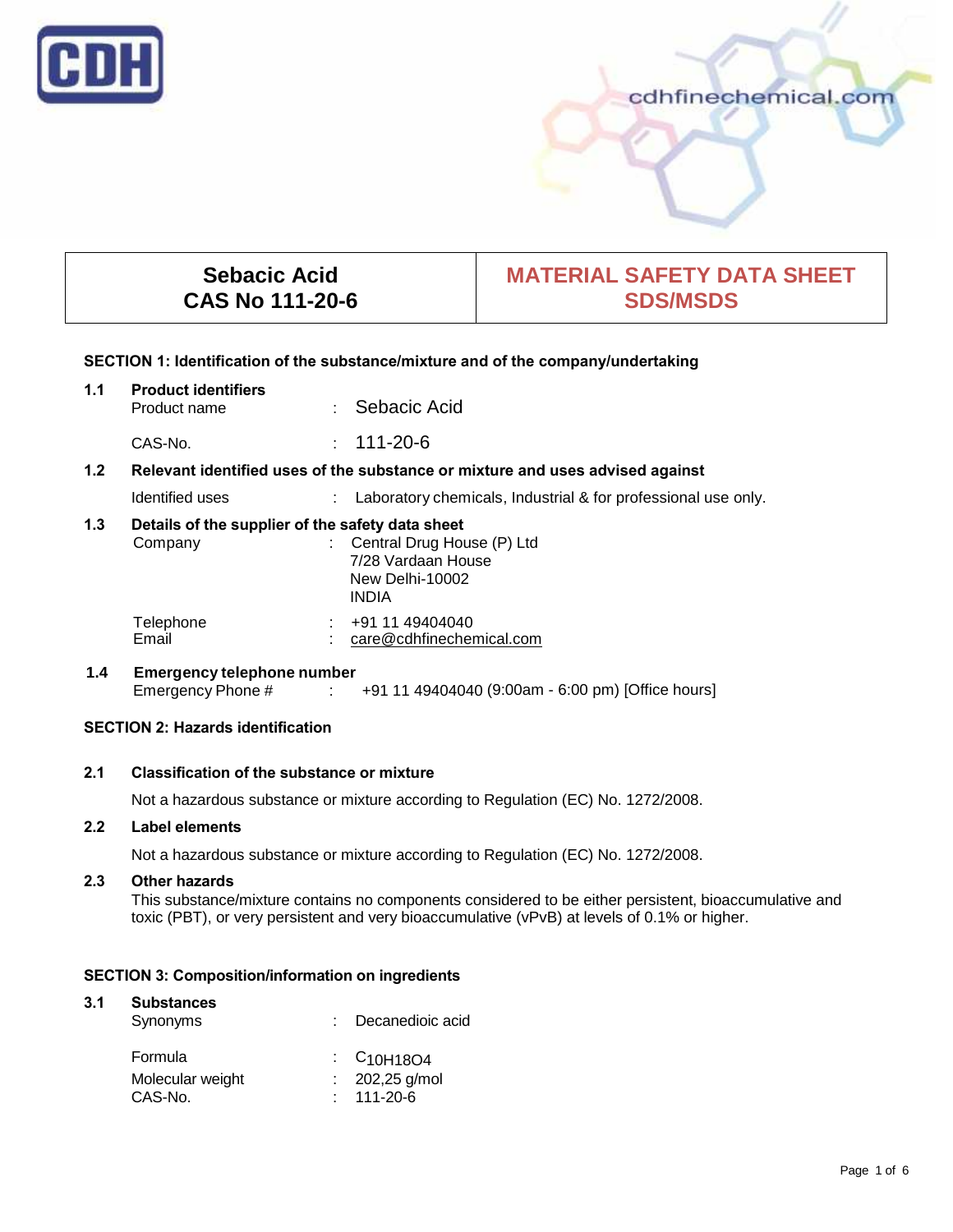EC-No. : 203-845-5

No components need to be disclosed according to the applicable regulations.

#### **SECTION 4: First aid measures**

#### **4.1 Description of first aid measures**

#### **General advice**

Consult a physician. Show this safety data sheet to the doctor in attendance.

#### **If inhaled**

If breathed in, move person into fresh air. If not breathing, give artificial respiration. Consult a physician.

#### **In case of skin contact**

Wash off with soap and plenty of water. Consult a physician.

#### **In case of eye contact**

Flush eyes with water as a precaution.

#### **If swallowed**

Never give anything by mouth to an unconscious person. Rinse mouth with water. Consult a physician.

- **4.2 Most important symptoms and effects, both acute and delayed** The most important known symptoms and effects are described in the labelling (see section 2.2) and/or in section 11
- **4.3 Indication of any immediate medical attention and special treatment needed** No data available

#### **SECTION 5: Firefighting measures**

**5.1 Extinguishing media**

# **Suitable extinguishing media**

Use water spray, alcohol-resistant foam, dry chemical or carbon dioxide.

- **5.2 Special hazards arising from the substance or mixture** Carbon oxides
- **5.3 Advice for firefighters** Wear self-contained breathing apparatus for firefighting if necessary.
- **5.4 Further information** No data available

#### **SECTION 6: Accidental release measures**

**6.1 Personal precautions, protective equipment and emergency procedures** Avoid dust formation. Avoid breathing vapours, mist or gas. Ensure adequate ventilation. For personal protection see section 8.

#### **6.2 Environmental precautions** Prevent further leakage or spillage if safe to do so. Do not let product enter drains. Discharge into the environment must be avoided.

**6.3 Methods and materials for containment and cleaning up** Pick up and arrange disposal without creating dust. Sweep up and shovel. Keep in suitable, closed containers for disposal.

### **6.4 Reference to other sections**

For disposal see section 13.

#### **SECTION 7: Handling and storage**

#### **7.1 Precautions for safe handling**

Provide appropriate exhaust ventilation at places where dust is formed.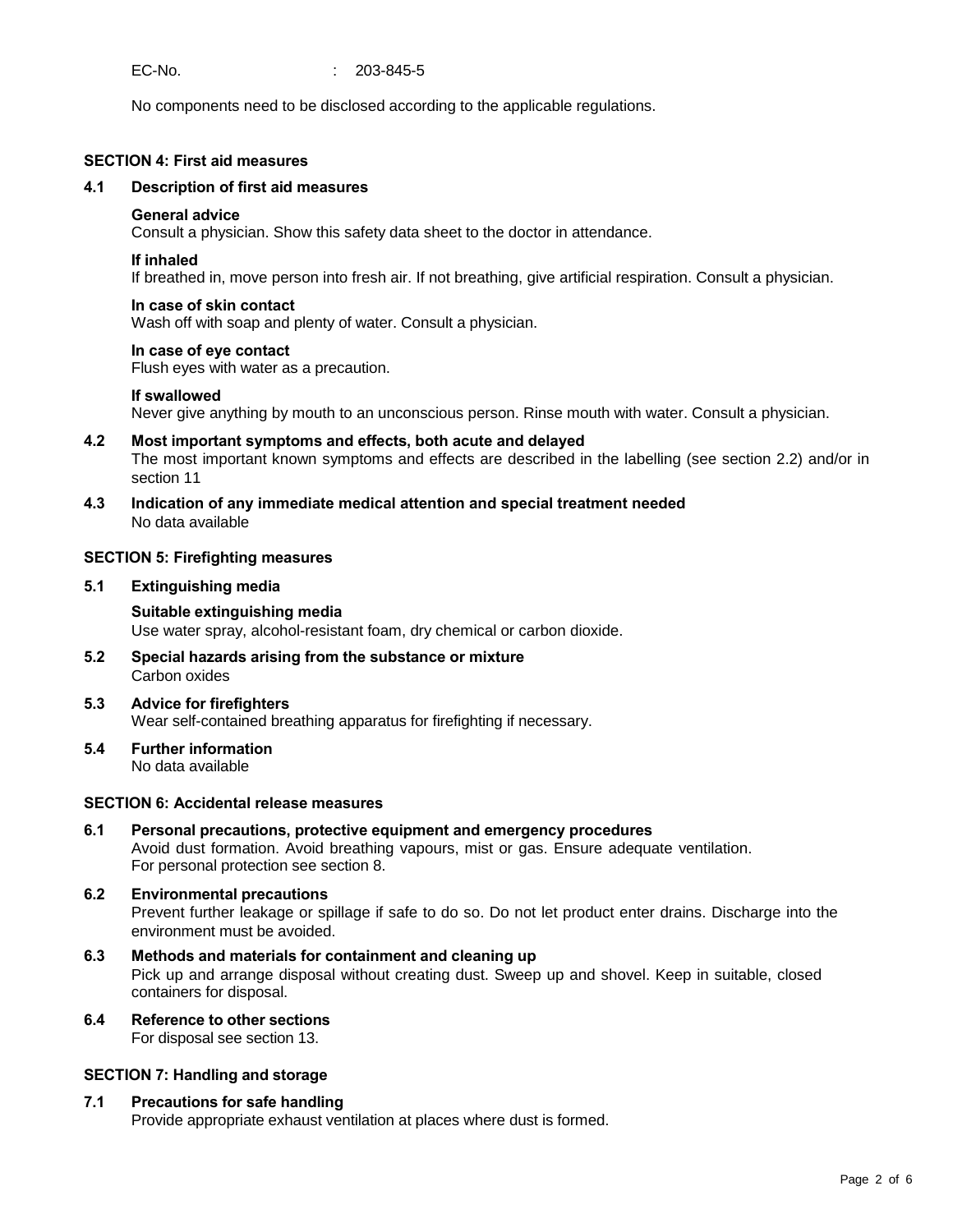For precautions see section 2.2.

#### **7.2 Conditions for safe storage, including any incompatibilities**

Store in cool place. Keep container tightly closed in a dry and well-ventilated place. Storage class (TRGS 510): Non Combustible Solids

#### **7.3 Specific end use(s)**

Apart from the uses mentioned in section 1.2 no other specific uses are stipulated

#### **SECTION 8: Exposure controls/personal protection**

#### **8.1 Control parameters**

**Components with workplace control parameters**

#### **8.2 Exposure controls**

#### **Appropriate engineering controls**

Handle in accordance with good industrial hygiene and safety practice. Wash hands before breaks and at the end of workday.

#### **Personal protective equipment**

#### **Eye/face protection**

Use equipment for eye protection tested and approved under appropriate government standards such as NIOSH (US) or EN 166(EU).

#### **Skin protection**

Handle with gloves. Gloves must be inspected prior to use. Use proper glove removal technique (without touching glove's outer surface) to avoid skin contact with this product. Dispose of contaminated gloves after use in accordance with applicable laws and good laboratory practices. Wash and dry hands.

#### **Body Protection**

Choose body protection in relation to its type, to the concentration and amount of dangerous substances, and to the specific work-place., The type of protective equipment must be selected according to the concentration and amount of the dangerous substance at the specific workplace.

#### **Respiratory protection**

Respiratory protection is not required. Where protection from nuisance levels of dusts are desired, use type N95 (US) or type P1 (EN 143) dust masks. Use respirators and components tested and approved under appropriate government standards such as NIOSH (US) or CEN (EU).

#### **Control of environmental exposure**

Prevent further leakage or spillage if safe to do so. Do not let product enter drains. Discharge into the environment must be avoided.

#### **SECTION 9: Physical and chemical properties**

#### **9.1 Information on basic physical and chemical properties**

| a) | Appearance                                 | Form: powder<br>Colour: white            |
|----|--------------------------------------------|------------------------------------------|
| b) | Odour                                      | No data available                        |
| C) | <b>Odour Threshold</b>                     | No data available                        |
| d) | рH                                         | No data available                        |
| e) | Melting point/freezing<br>point            | Melting point/range: 133 - 137 °C - lit. |
| f) | Initial boiling point and<br>boiling range | 294,5 °C at 133 hPa - lit.               |
| g) | Flash point                                | No data available                        |
| h) | Evaporation rate                           | No data available                        |
| i) | Flammability (solid, gas)                  | No data available                        |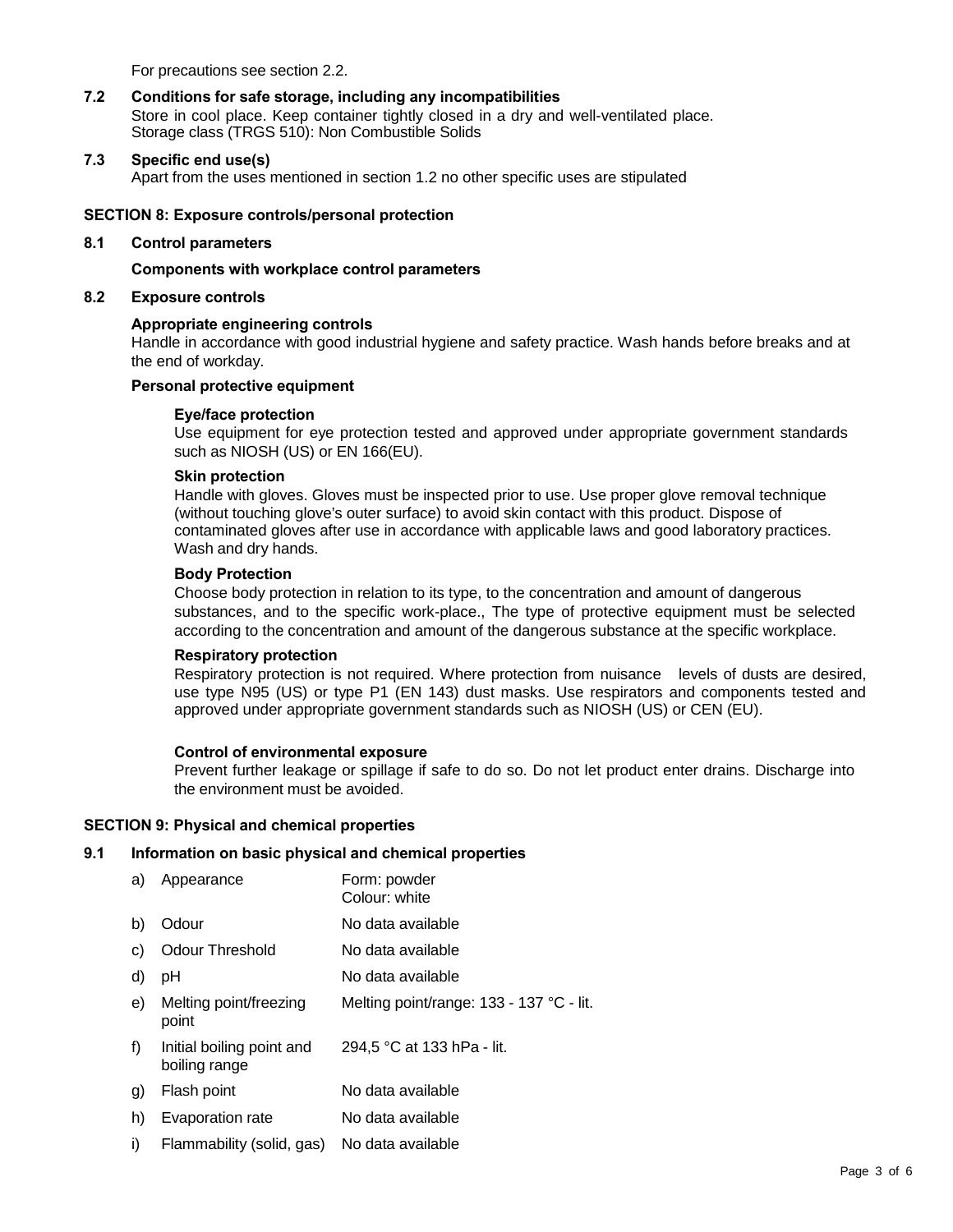|                                              | j)                                                                                                                               | Upper/lower<br>flammability or<br>explosive limits | No data available                            |  |  |  |  |
|----------------------------------------------|----------------------------------------------------------------------------------------------------------------------------------|----------------------------------------------------|----------------------------------------------|--|--|--|--|
|                                              | k)                                                                                                                               | Vapour pressure                                    | 1 hPa at 183 °C                              |  |  |  |  |
|                                              | I)                                                                                                                               | Vapour density                                     | No data available                            |  |  |  |  |
|                                              |                                                                                                                                  | m) Relative density                                | 1,210 g/cm3 at 20 °C                         |  |  |  |  |
|                                              | n)                                                                                                                               | Water solubility                                   | 0,224 g/l at 20 °C - OECD Test Guideline 105 |  |  |  |  |
|                                              | O)                                                                                                                               | Partition coefficient: n-<br>octanol/water         | log Pow: 1,5 at 23 °C                        |  |  |  |  |
|                                              | p)                                                                                                                               | Auto-ignition<br>temperature                       | No data available                            |  |  |  |  |
|                                              | q)                                                                                                                               | Decomposition<br>temperature                       | No data available                            |  |  |  |  |
|                                              | r)                                                                                                                               | Viscosity                                          | No data available                            |  |  |  |  |
|                                              | s)                                                                                                                               | <b>Explosive properties</b>                        | No data available                            |  |  |  |  |
|                                              | t)                                                                                                                               | Oxidizing properties                               | No data available                            |  |  |  |  |
| 9.2                                          | Other safety information<br>No data available                                                                                    |                                                    |                                              |  |  |  |  |
|                                              |                                                                                                                                  | <b>SECTION 10: Stability and reactivity</b>        |                                              |  |  |  |  |
| 10.1                                         | <b>Reactivity</b><br>No data available                                                                                           |                                                    |                                              |  |  |  |  |
|                                              | 10.2 Chemical stability<br>Stable under recommended storage conditions.                                                          |                                                    |                                              |  |  |  |  |
|                                              | 10.3 Possibility of hazardous reactions<br>No data available                                                                     |                                                    |                                              |  |  |  |  |
|                                              | 10.4 Conditions to avoid<br>No data available                                                                                    |                                                    |                                              |  |  |  |  |
| 10.5                                         | Incompatible materials<br>Bases, Oxidizing agents, Reducing agents                                                               |                                                    |                                              |  |  |  |  |
|                                              | 10.6 Hazardous decomposition products<br>Other decomposition products - No data available<br>In the event of fire: see section 5 |                                                    |                                              |  |  |  |  |
| <b>SECTION 11: Toxicological information</b> |                                                                                                                                  |                                                    |                                              |  |  |  |  |
| 11.1                                         | Information on toxicological effects                                                                                             |                                                    |                                              |  |  |  |  |

# **Acute toxicity**

LD50 Oral - Rat - male - > 5.000 mg/kg (OECD Test Guideline 401)

LD50 Dermal - Rat - male and female - > 2.000 mg/kg (OECD Test Guideline 402)

#### **Skin corrosion/irritation** Skin - Rabbit (OECD Test Guideline 404)

**Serious eye damage/eye irritation** No data available

**Respiratory or skin sensitisation** Intracutaneous test - Guinea pig Result: Does not cause skin sensitisation.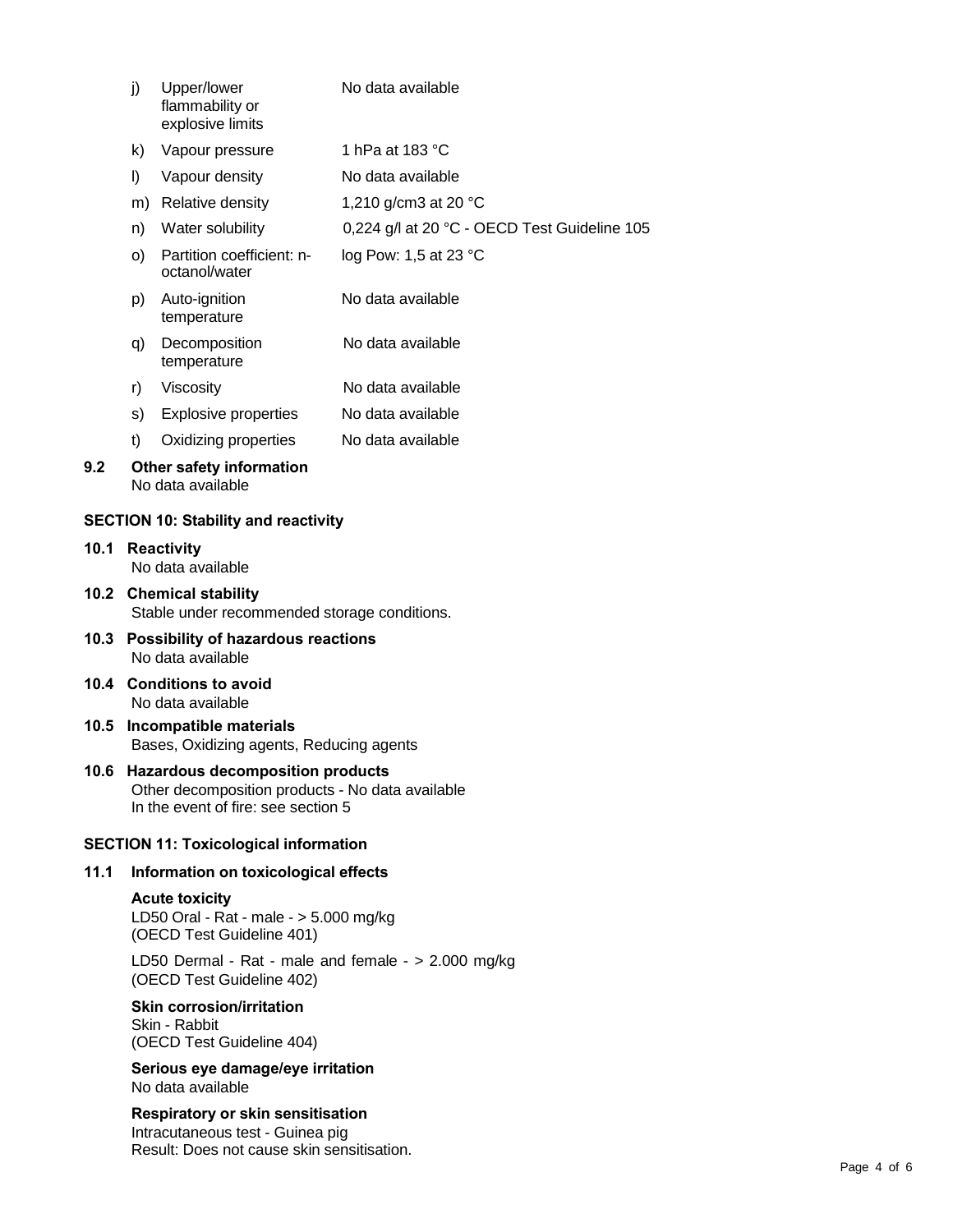#### **Germ cell mutagenicity**

Ames test Salmonella typhimurium Result: negative

#### **Carcinogenicity**

IARC: No component of this product present at levels greater than or equal to 0.1% is identified as probable, possible or confirmed human carcinogen by IARC.

#### **Reproductive toxicity**

No data available

**Specific target organ toxicity - single exposure** No data available

**Specific target organ toxicity - repeated exposure** No data available

#### **Aspiration hazard**

No data available

#### **Additional Information**

Repeated dose Rat - Oral - NOAEL : >= 3.367 mg/kg toxicity RTECS: VS0875000

To the best of our knowledge, the chemical, physical, and toxicological properties have not been thoroughly investigated.

#### **SECTION 12: Ecological information**

#### **12.1 Toxicity**

Toxicity to algae static test EC50 - Skeletonema costatum - 38,7 mg/l - 72 h

# **12.2 Persistence and degradability**

Biodegradability aerobic - Exposure time 28 d

Result: 89 % - Biodegradable in sea water (OECD Test Guideline 306)

**12.3 Bioaccumulative potential** No data available

# **12.4 Mobility in soil**

No data available

#### **12.5 Results of PBT and vPvB assessment**

This substance/mixture contains no components considered to be either persistent, bioaccumulative and toxic (PBT), or very persistent and very bioaccumulative (vPvB) at levels of 0.1% or higher.

### **12.6 Other adverse effects**

Harmful to aquatic life.

#### **SECTION 13: Disposal considerations**

#### **13.1 Waste treatment methods**

#### **Product**

Dissolve or mix the material with a combustible solvent and burn in a chemical incinerator equipped with an afterburner and scrubber. Offer surplus and non-recyclable solutions to a licensed disposal company.

#### **Contaminated packaging**

Dispose of as unused product.

#### **SECTION 14: Transport information**